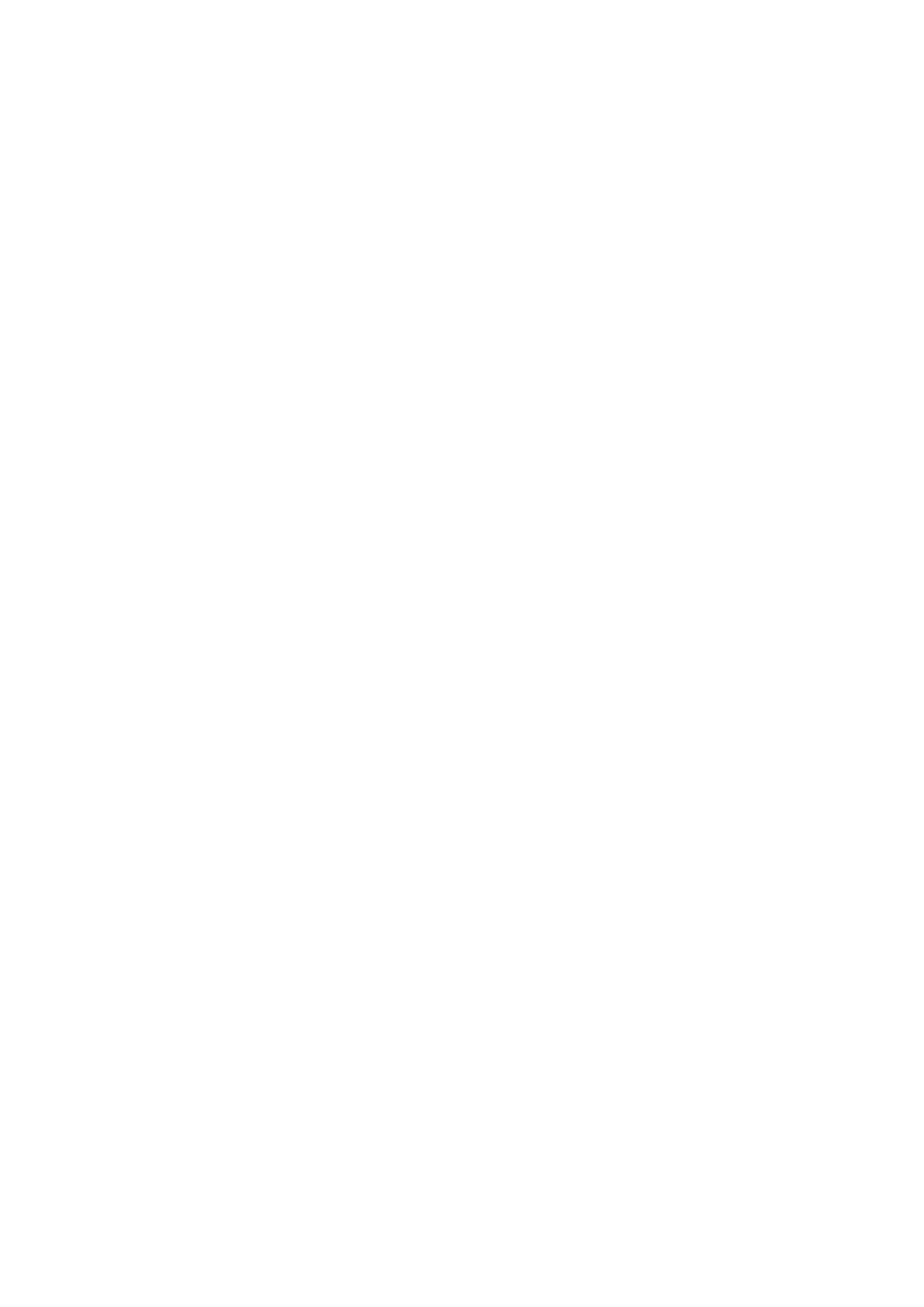## **Background**

Save the Children US started working in Battagram district after the October 8<sup>th</sup> 2005 earthquake. From 2007, SC (US) entered a public-private partnership to revitalise primary health care in the district through reconstruction, equipment, provision of supplies, management support and training. In addition, from 2008, SC (US) started a performance-based incentive (PBI) scheme, whereby all government-employed health facility workers were entitled to receive an additional 20-35 percent of their pay, according to performance criteria. This project was funded by the World Bank. Its budget was just under \$3 million.

## **Objectives of review**

As the project draws to a close in June 2010, SC (US) has commissioned a review of the project, in particular the PBI component. The aims of the review are:

- 1. To assess the mechanism and effectiveness of the performance based incentives given to the staff during the project life;
- 2. To assess the effects of performance based incentives in terms of individual performance by staff;
- 3. To assess the costs of the performance based incentive component;
- 4. To prepare a short report on the performance based incentives and its costs giving recommendations to the Government

### **Review methods**

A very "light touch" review was carried out in June 2010 using quantitative analysis of HMIS data, financial records and project documents. In addition, 11 key informant interviews were carried out with stakeholders at SC (US), the World Bank, and in the provincial and district offices. At facility level, in-depth interviews were held with seven managers and other staff working at four facilities (three BHUs and one RHC), and 11 focus group discussions with staff and community members were organised.

## **Description of PBI**

The PBI has been designed around two measurement tools – one is a supervisory checklist, which is filled each month by an independent monitor (often from SC US), who checks on qualitative issues such as hygiene of the facility, functionality of equipment, maintenance of registers etc. The second is a set of targets set for preventive services, including coverage of ANC, deliveries by skilled birth attendants, post-natal care, newborn weighing, growth monitoring for under-threes, and three immunisation indicators (TT2 completed, infant immunisation started and immunisation completed). An overall weight of 40% was given to the qualitative indicators and 60% to the quantitative. According to the combined score reached, staff received a monthly supplement to basic pay of 20- 35%, paid to all staff on the government payroll (which is managed in the district by SC US at present).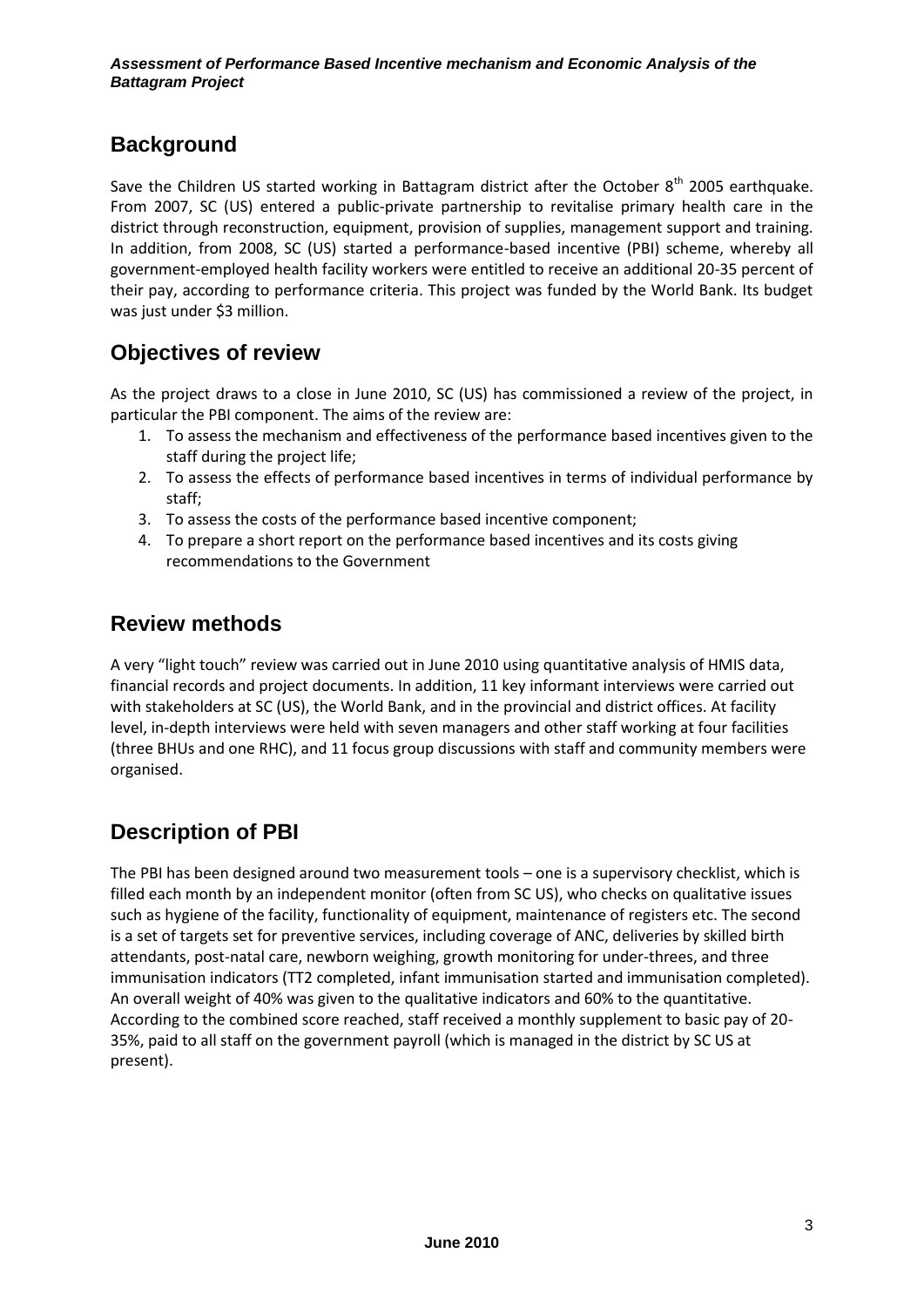#### **Impact on services**

The review concluded that the project as a whole has contributed to an increase in the functionality of the health system and its outputs, as indicated by the interviews with staff and clients and also by the trends in specific services. Deliveries with skilled birth attendants, for example, increased by 150 per cent between July 2008 and April 2010 (see figure 1). Immunisation, while more variable month by month, still increased by 89% at BHU level, comparing the first six months of the project with the last six months. At RHC there was a reduction over the project lifetime – however, if this represents services shifting to the primary level, then that is an appropriate switch. Analysis of the TT2 uptake supports the view that users have been enabled to seek immunisation services at lower level facilities.

#### **Figure 1. Number of deliveries attended by SBAs monthly in BHUs and RHCs from July 2008-April 2010, Bhattagram district**



No data has been found for the period prior to the project to examine to what extent these positive trends are a continuation of previous trends, or a shift in the trend line. Comparing the MICs survey of 2001 with that of 2008, it can be seen that deliveries with SBAs had already risen significantly at district and province level by the time of the introduction of the PBIs, from 14% to 40.5 in Battagram and from 28 to 41% in the province as a whole. There are no comparable data for the other indicators. However, given the devastation wrought by the earthquake, it is fair to assume that much of the growth in services can be attributed to the project.

Whether it can be attributed to the PBI component is more contentious. The PBI represented 24% of the total project expenditure, and was accompanied by considerable additional investments in salaries, infrastructure, training, equipment and management support. The case studies of individual facilities suggest that general investments in staffing and upgrading facilities have been the main factors behind improved service delivery. Individual facilities show great fluctuations over time in performance scores, in particular, which are commonly linked with the availability (or absence) of key staff, such as doctors and nurses.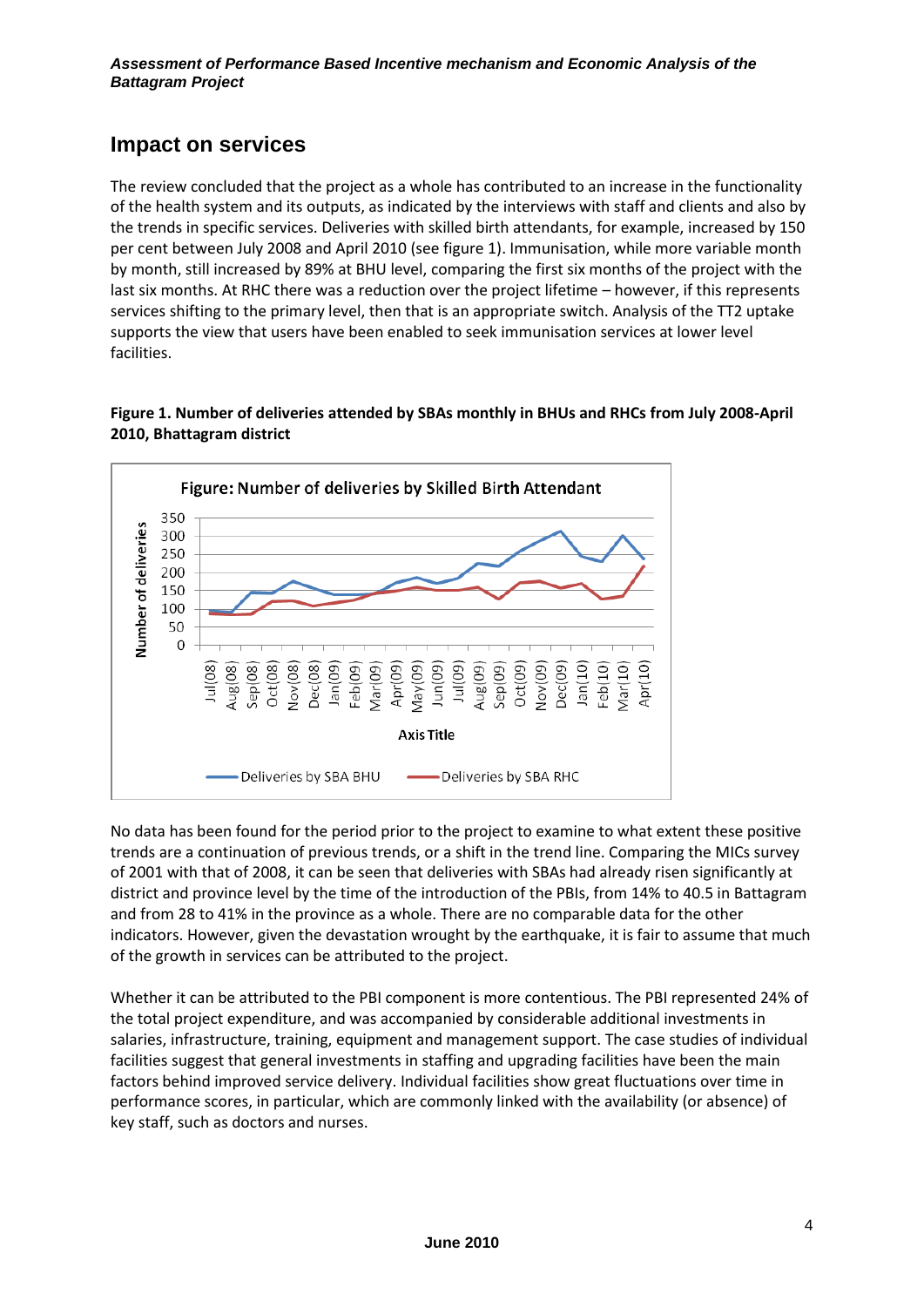#### *Assessment of Performance Based Incentive mechanism and Economic Analysis of the Battagram Project*

The review also concluded that the despite the focus on preventive care of the indicators, other services (as tracked very broadly through out-patient attendances) had not been squeezed out by the project. Analysis of total OPD visits over the project period reveal that utilisation rates rose from 0.42 per person per year (based on the first four months of the project) to 0.51 per person for the last four months. This is a rise of 22%, which is significant, although still well below the WHO norm of 2 OPDs per person per year. At the RHC level, the increase was from 1.13 to 1.85 per person per year – an increase of 63%.

# **Design of PBI**

In terms of design, the use of two different scoring methods – one based broadly on 'process factors' which staff can directly influence (such as the cleanliness of the facility), and the other based on outputs, which are important but can only be partly influenced by supply-side actions, is seen to represent a good balance. Average scores were higher for the supervision scores (73%) than the performance ones (46%), as performance indicators are 'stickier' and change more slowly (especially skilled deliveries, which are affected by important community beliefs, as well as cost and other access barriers). Differential thresholds for targets allowed for the fact that some indicators (e.g. ANC) start at much higher levels than others (e.g. facility deliveries).

The two scores were correlated, as would be expected – generally, facilities with higher average supervision scores also had higher average performance scores, although the range was much greater for the latter (5% - 48%), while supervision only spanned 20% - 37%.

#### **Implementation issues**

In terms of its implementation, the perception of the PBI amongst staff was positive – importantly, it was seen as being objective and as rewarding the performance of the whole facility. There were however some concerns in relation to equity – the main one related to the different treatment of staff hired by SC (US), who are on a higher pay-scale and not included in the PBI scheme. The motivation behind this is not clear, but it does suggest that the PBI was being used primarily as a salary top-up for public servants.

The process for measuring performance appears to have functioned well for the BHUs and RHCs, although there were months in which no assessment was made (and facilities received an automatic score, which clearly undermines the approach). The average number of supervisions missed, per facility over the project lifetime, was 1.5, but for some facilities it reached 10-12 months (out of 30). There were also some discrepancies between the overall score reached and the level of incentive paid, but these were limited. The fact that payments were made directly into bank accounts, and were proportionate to income, removed the element of individual discretion that can prove very corrosive in performance management schemes.

The system has worked less well for the civil dispensaries (CDs). All of the CDs scored less than 20 on the supervisory scores, and only one score higher than 10. The incentive paid to its staff never exceeded 20 percent. In addition, from the records it seems that the CDs were not visited regularly as part of the supervision and monitoring.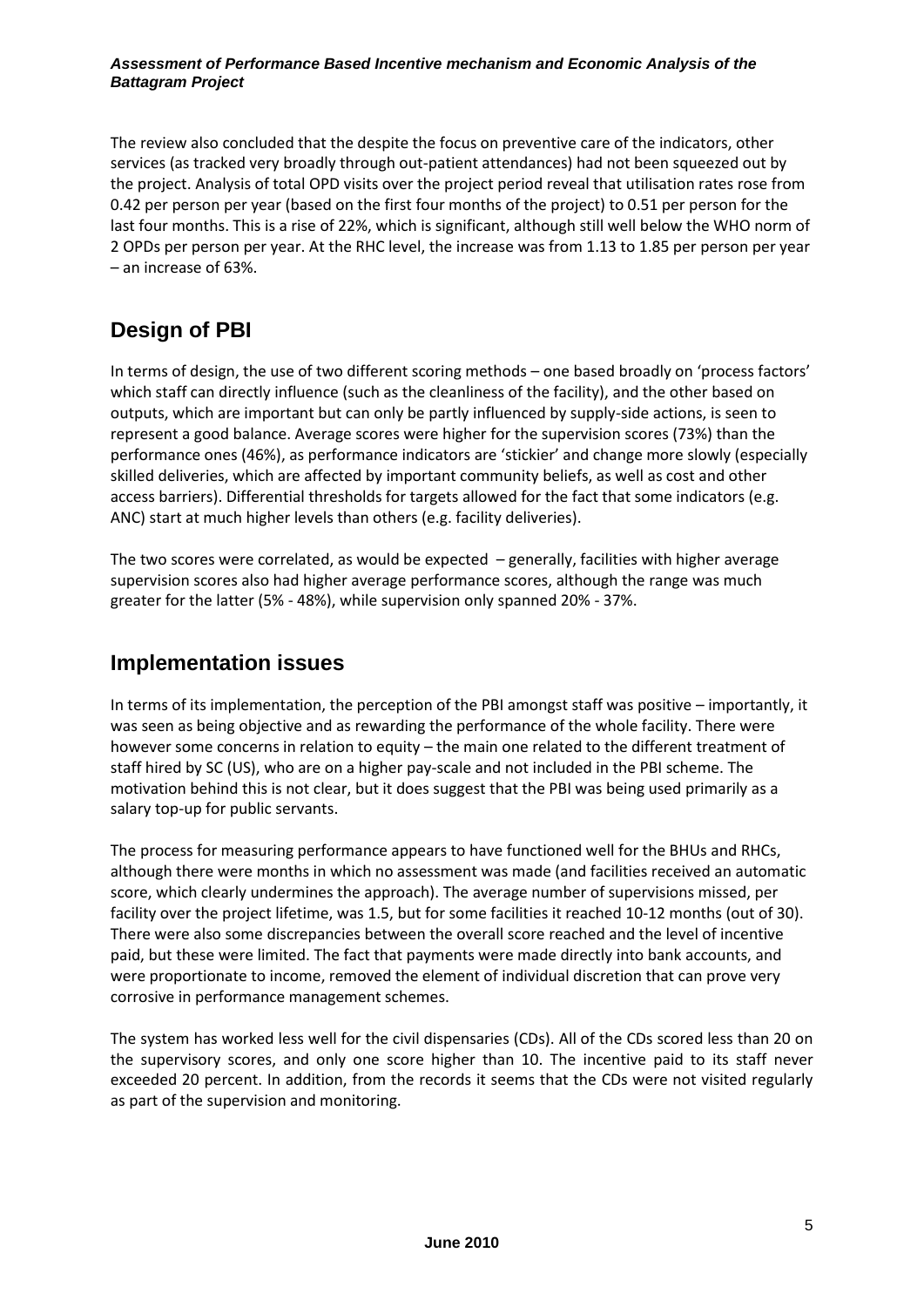## **Motivational effects of the PBI component**

The structure of the incentives did however raise some questions in relation to their effectiveness in motivating higher performance. Under the current system, a facility scoring a combined score of 0 would still receive an incentive of 20%. In order to receive the additional 15%, it would need to rise to 70% and higher – would that effort be justified? Interviews with staff suggested some scepticism, especially when the opportunity costs (no private practice) were considered.

A successful PBI scheme (one which motivated individuals and teams) would be expected to produce positive trends in performance scores, positive trends in incentives and also variation over time in the position of individual facilities, reflecting differential effort or ability. In Bhattagram, the supervision score component actually fell by 1 point (or -3%), reflecting its high starting point, while the performance score increased by 9 points (or 36%). However, the overall incentive score rose only by 2 points (7%) over the life of the project (comparing the first six months with the last six months), and payments to individual staff did not increase on average over time. This suggests that the overall project has been effective but that the link with the performance measurement system and incentives is weak.





On average, no facilities were graded as poor, and two-thirds fell within the incentive of 30%-35% band (see figure 2), suggesting that the scale was not sufficiently sensitive (or that all facilities are really achieving on the same high level). Moreover facilities maintained more or less their position in relation to the starting point, and moved in synchronised patterns (see figure 3). Those with higher performance at the start appear to have made more progress over time than those lower down. This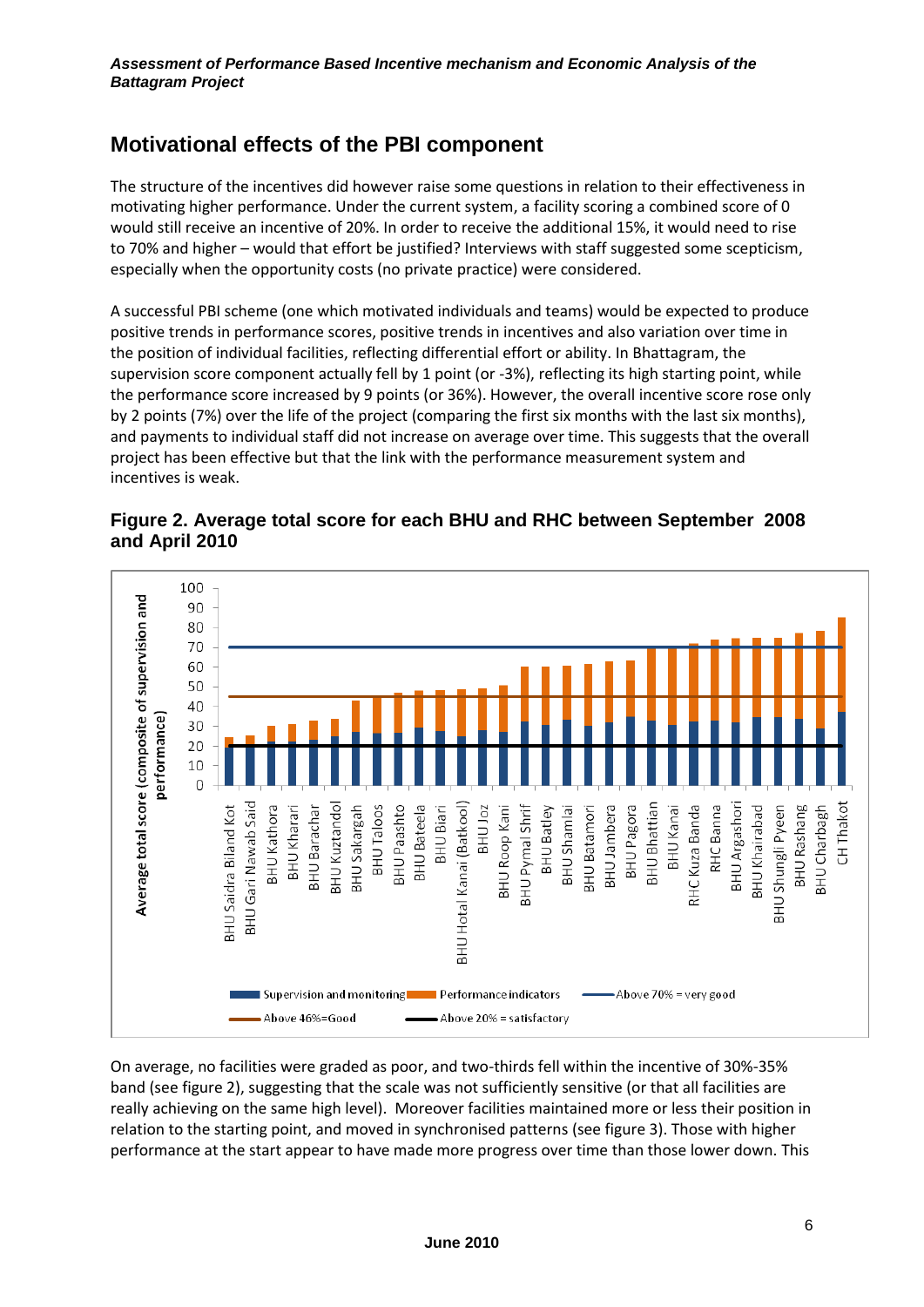#### *Assessment of Performance Based Incentive mechanism and Economic Analysis of the Battagram Project*

indicates that prior features (either features relating to the services or to the communities served) constrained their ability to change their performance and that it was also influenced by shared external factors.



#### **Figure 3. Scoring for incentives for individual health facilities from September 2008 until March 2010**

Given that the incentives are meant to range from 20 per cent to 35% of pay, it is not clear why the average found in this study was 16% of basic pay overall (see figure 4), and lower at BHU level (13%). This was also commented on by staff, who requested a higher level of incentive (50-100% of pay). The high payments to administration (68%) raise questions too.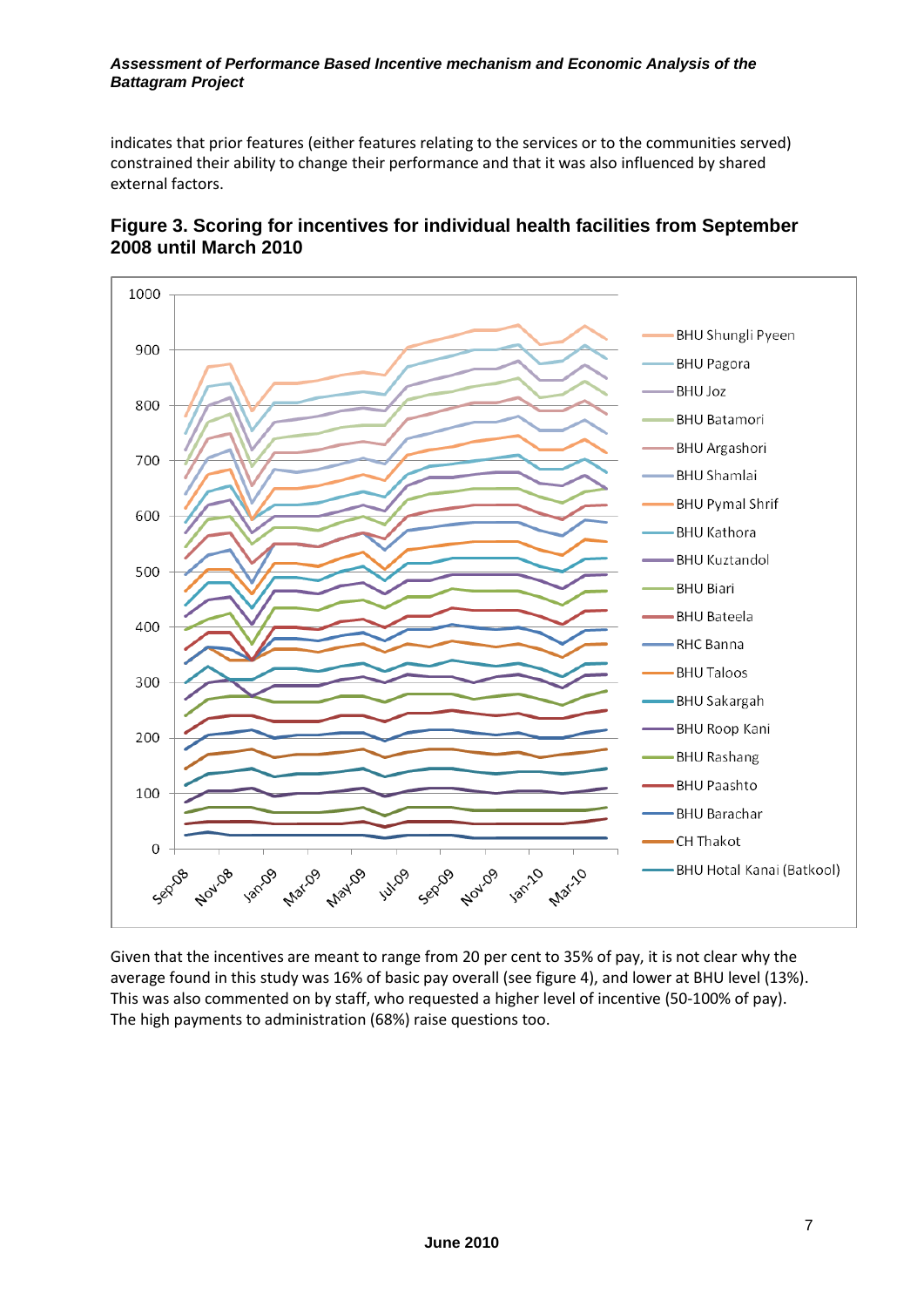**Figure 4. Incentive as a proportion of basic salary in Battagram Distrct in 2009- 10**



## **Overall stakeholder feedback on project**

Stakeholder feedback was positive about the project as a whole – communities particularly appreciated the low cost of services and the improvements to supply, including the availability of staff and medicines, and improvements in quality and appearance of the facilities. Recommendations include putting more emphasis on community-based activities, developing a closer relationship with the district and provincial authorities, particularly in relation to handing over the project, and providing more detailed feedback to staff on their performance, including discussion of how to improve it.

# **Sustainability of approach**

The project as a whole cost 184% of the district health expenditure, while the PBI element on its own was equivalent to 44% (see table 1). Although the cost of the PBI element is low in USD per capita terms (USD 0.68 per person in the district per year), it is nevertheless high compared to the public spend of \$1.57. The costs of the external monitoring which is required to support the PBI system have not been isolated but would also prove a barrier in scaling up or replicating this project. Stakeholders also expressed concerns about the sustainability of the project, given financial, managerial and organisational constraints in the public health sector.

#### **Table 1. Total expenditure on project and on PBI per capita in district Battagram, 2008-10**

|                 |                |              | Per capita |                |
|-----------------|----------------|--------------|------------|----------------|
|                 | Total          | Expenditure  | per        | Ratio of       |
|                 | expenditure    | in one year, | annum      | expenditure to |
|                 | 2008-2010, USD | <b>USD</b>   | spend,     | government     |
|                 |                |              | <b>USD</b> |                |
| Overall project | 2,095,297      |              | 2.88       | 1.84           |